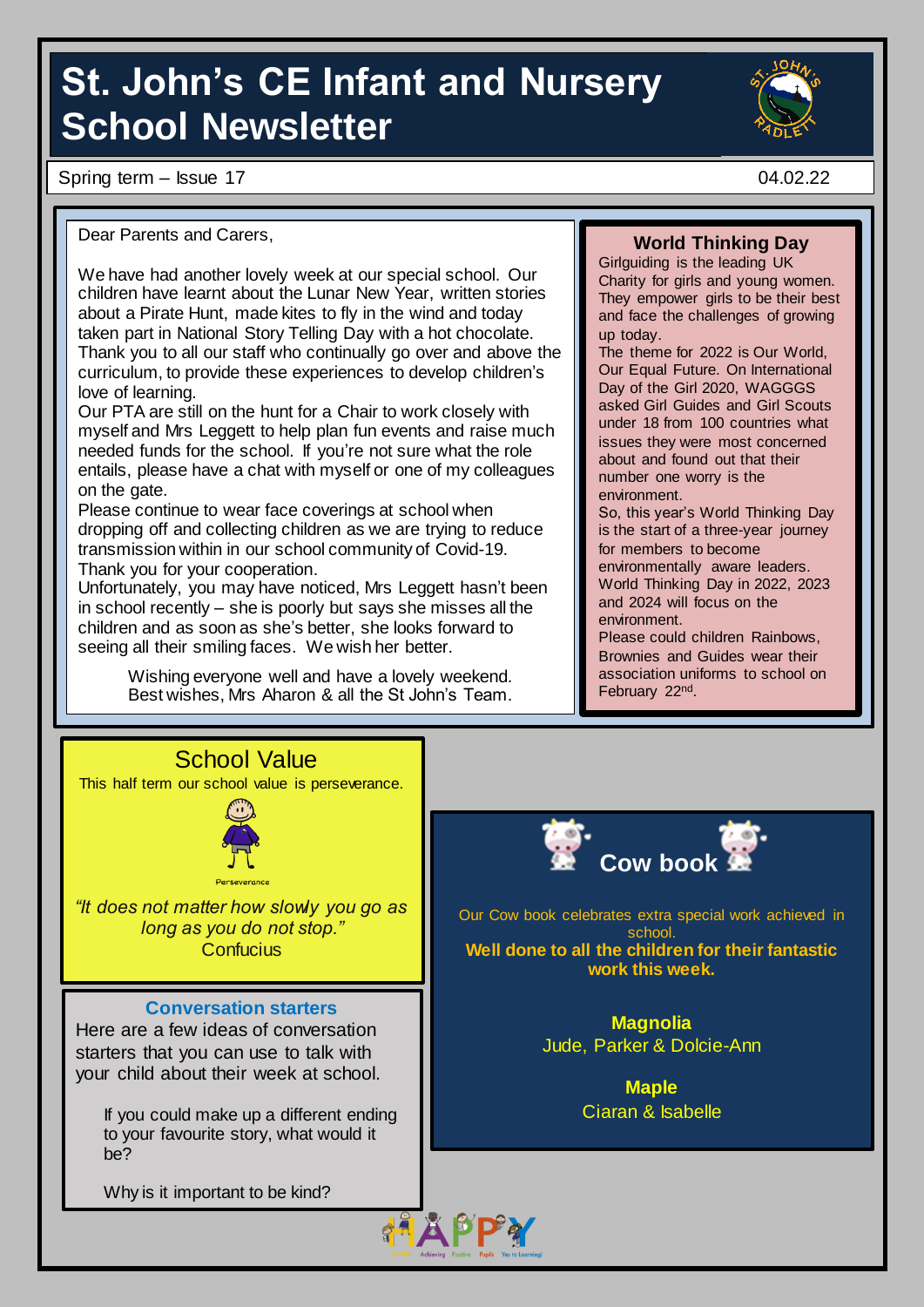

**Silver Award**

**SILVER VERY GOOD TRAVEL PLAN 2021** 

Well done to Mr Kutner and the team for earning our school the Modeshift Stars Silver Award for our travel plan! This means that we are taking proactive steps to ensure our children are safe on their journey to school and that we are actively trying to reduce road traffic/pollution for their journeys.





Well done to all our children this week for an incredible effort in their learning this term.

| Acorn           | Elodie & Oscar                |
|-----------------|-------------------------------|
| <b>Beech</b>    | Bodhi & Allula                |
| <b>Sycamore</b> | Aayan & Fionn                 |
| Lilac           | Alex & Natalia                |
| <b>Maple</b>    | <b>Andrew &amp; Jessica E</b> |
| <b>Willow</b>   | Ryan & Rebecca                |
| <b>Magnolia</b> | James & Olivia Si             |

#### **Lunar New Year**

This week was Lunar New Year. Reception had a celebration in the hall. They pretended to be dragons, ate oranges, and watched fireworks. In the afternoon Ryan, Harmony and Claire from Year 2 led worship. They told us about what they do for Lunar New Year and showed us some decorations from their homes. Happy Lunar New Year everyone!







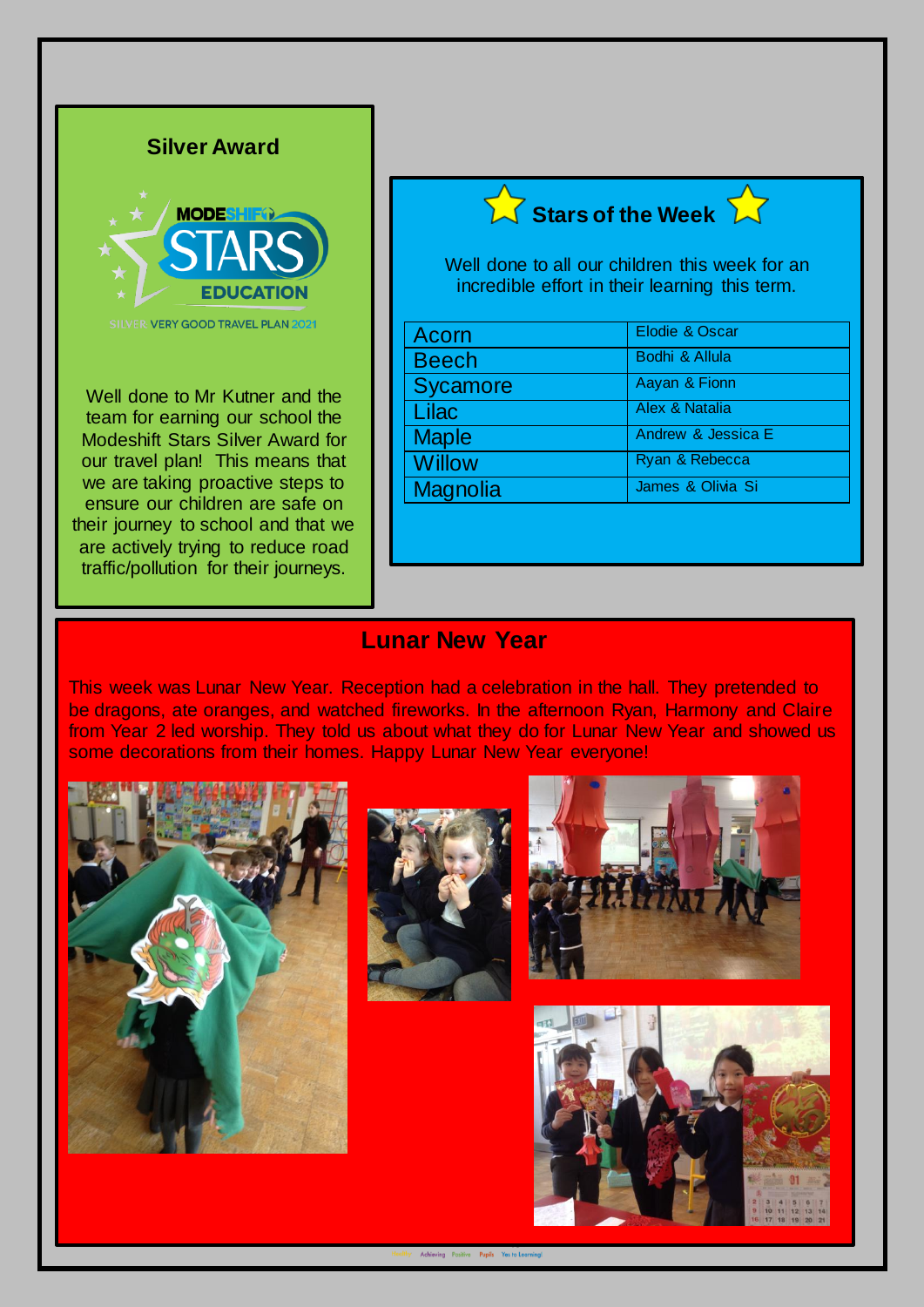## **Kite Making on a Windy Day**

The children in Acorns class made some kites when it was windy. They also enjoyed dressing up too.











### **National Story Telling Day**